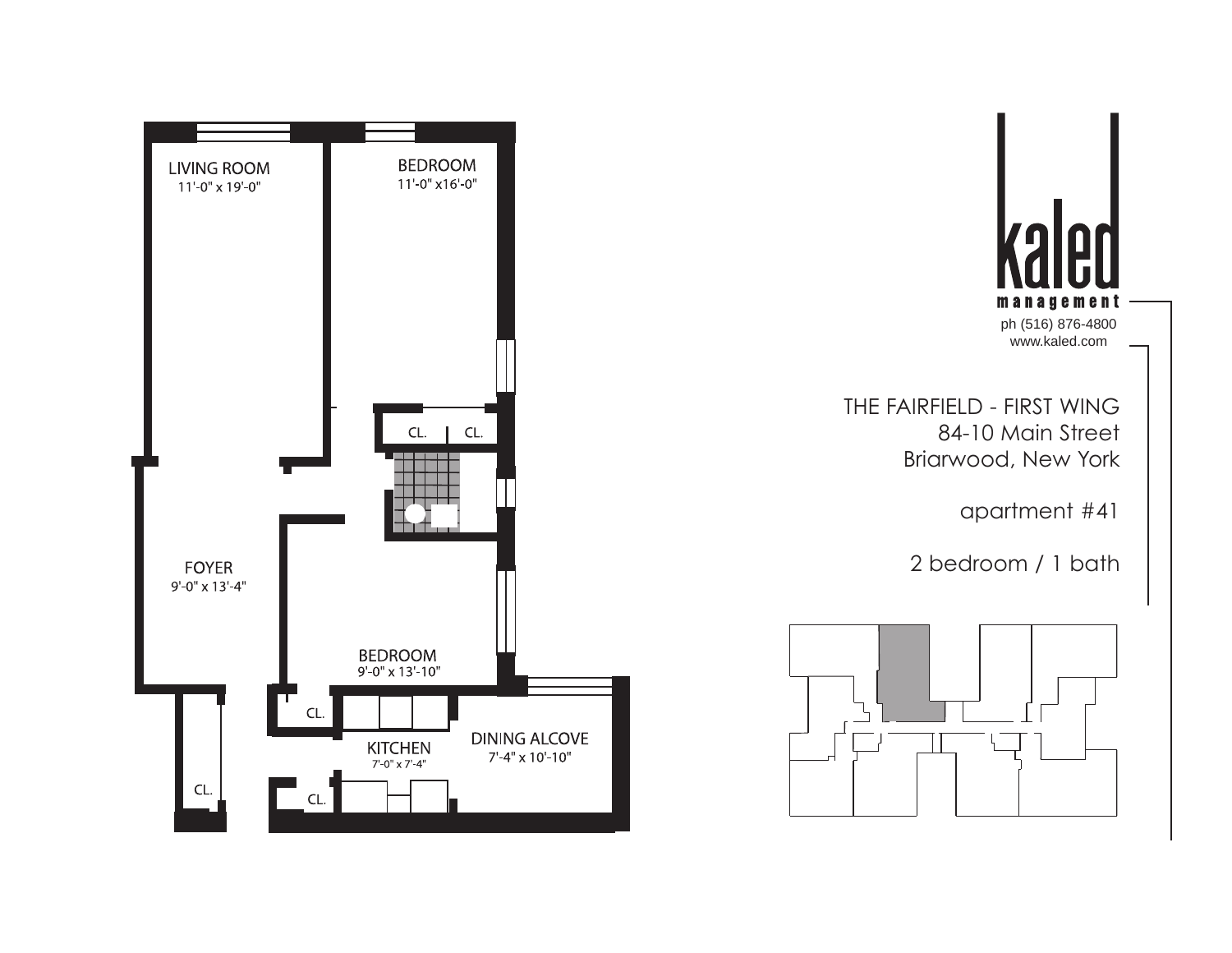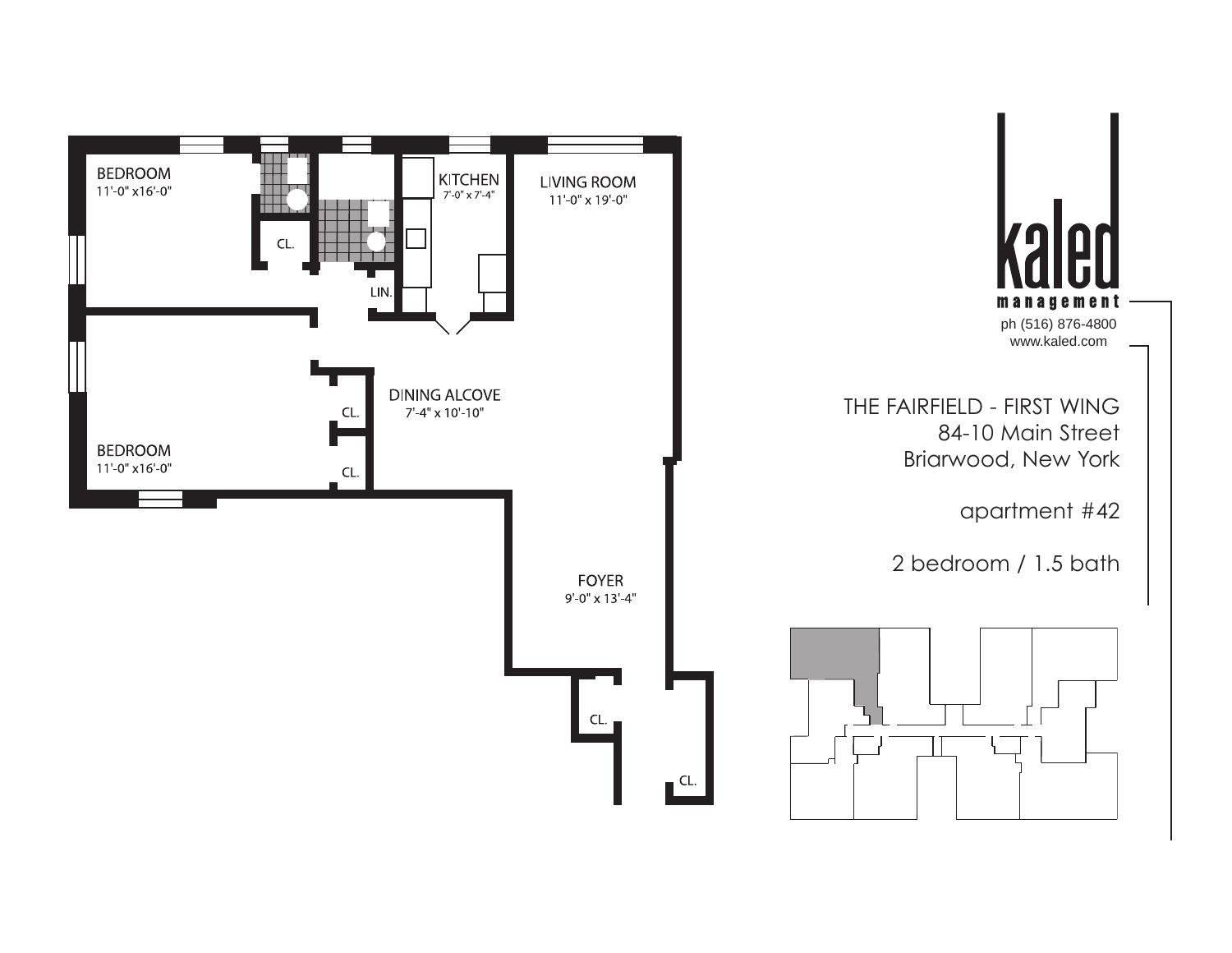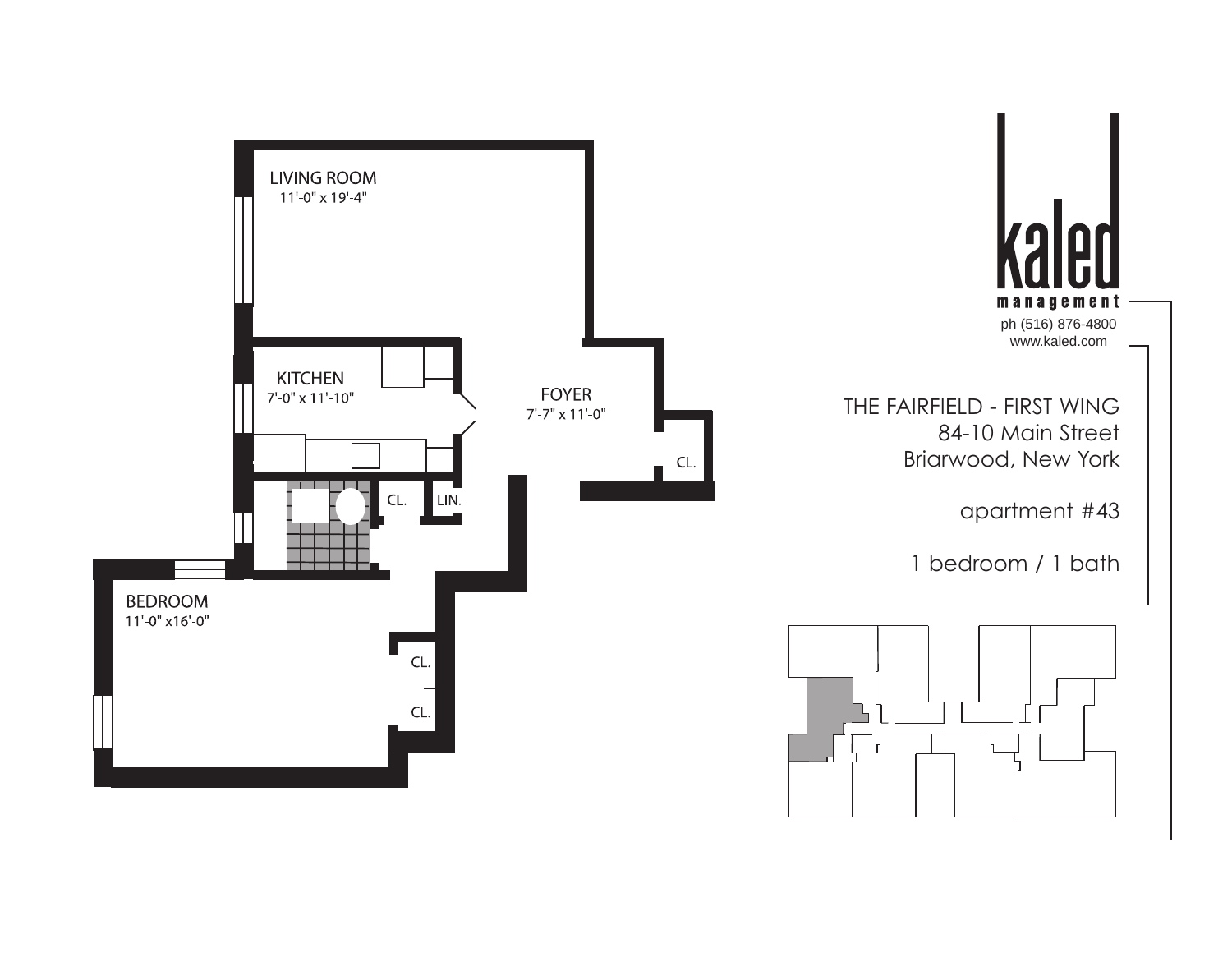

 $7' - 0'' \times 7' - 4''$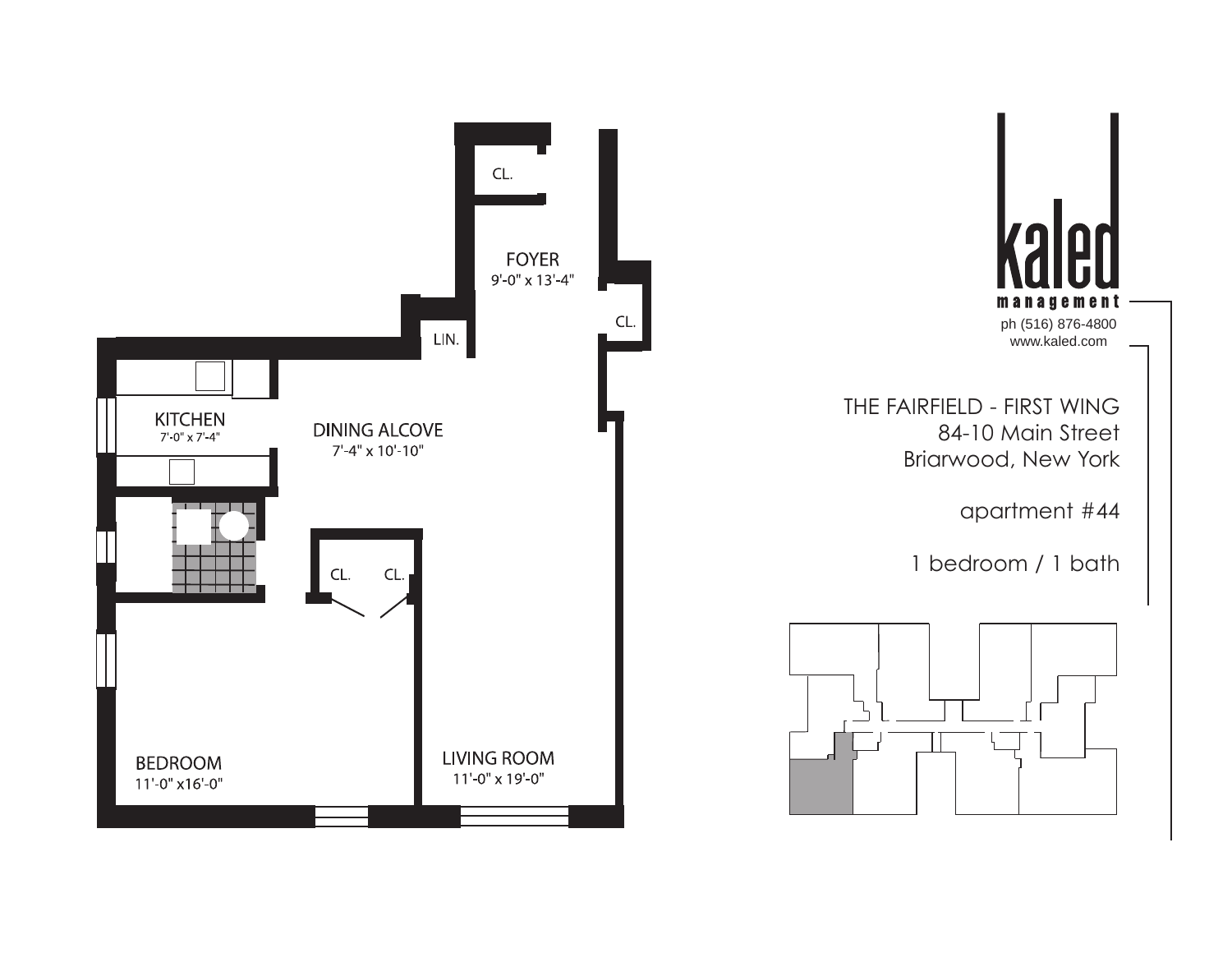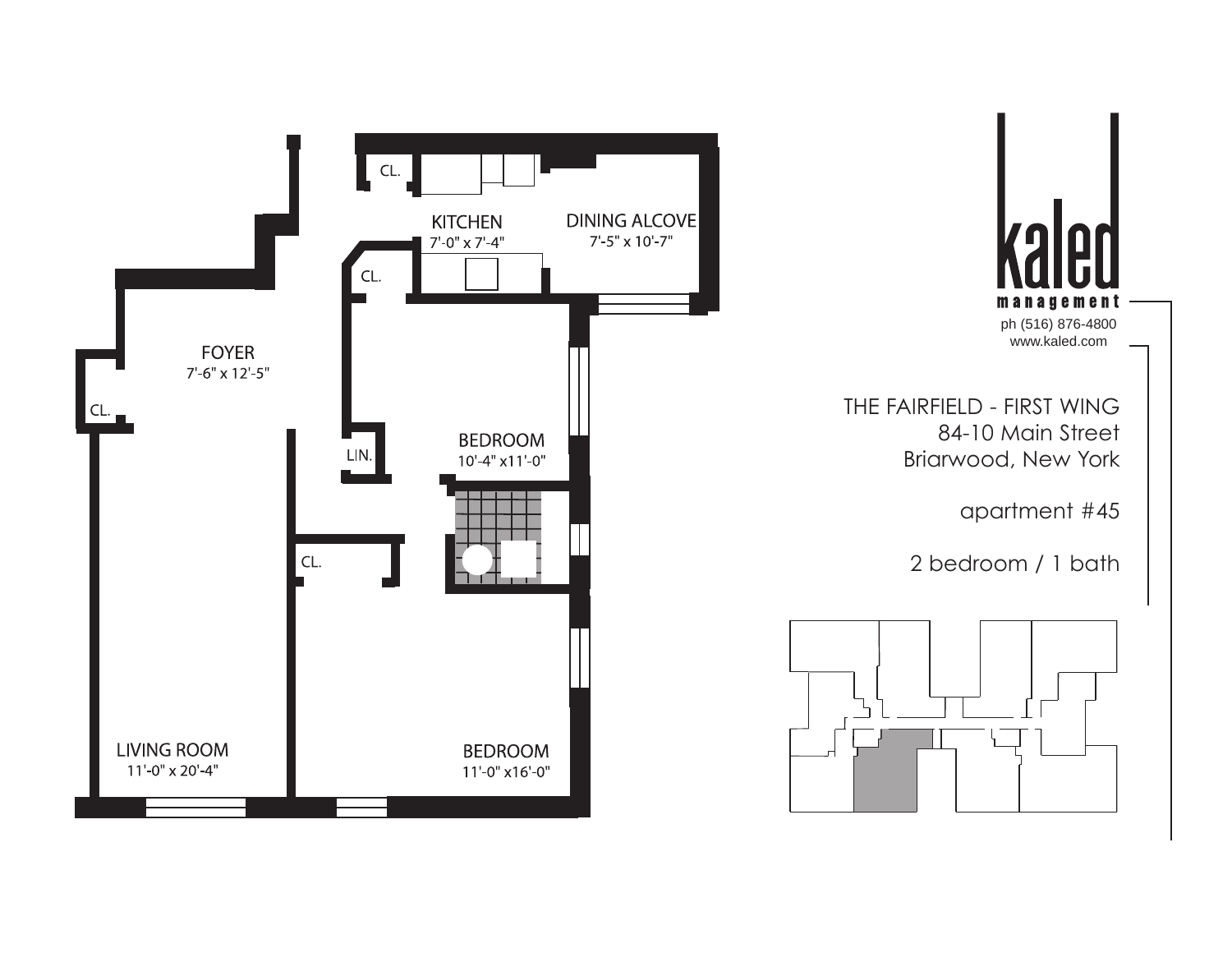$CL.$ **KITCHEN DINING ALCOVE** kolod  $7'$ -0" x 7'-4" CL. management ph (516) 876-4800 **FOYER** www.kaled.com $7'$ -6" x 12'-5" **BEDROOM** CL. 10'-4" x11'-0" THE FAIRFIELD - FIRST WING 84-10 Main Street LIN. Briarwood, New York apartment #46 CL. 2 bedroom / 1 bath **LIVING ROOM BEDROOM**  $11'-0''$  x16'-0"  $11'-0'' \times 20'-4''$ 

 $7'$ -5" x 10'-7"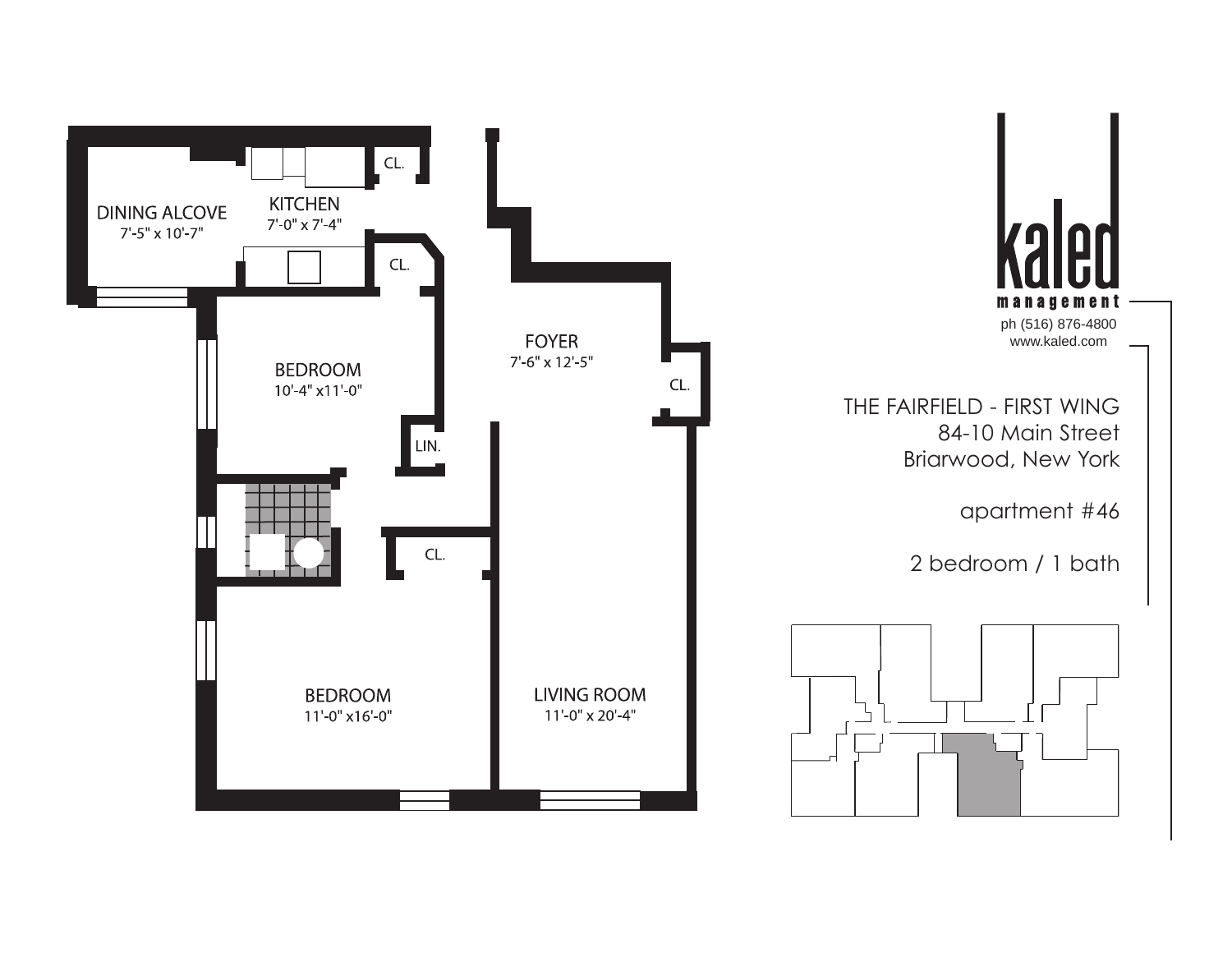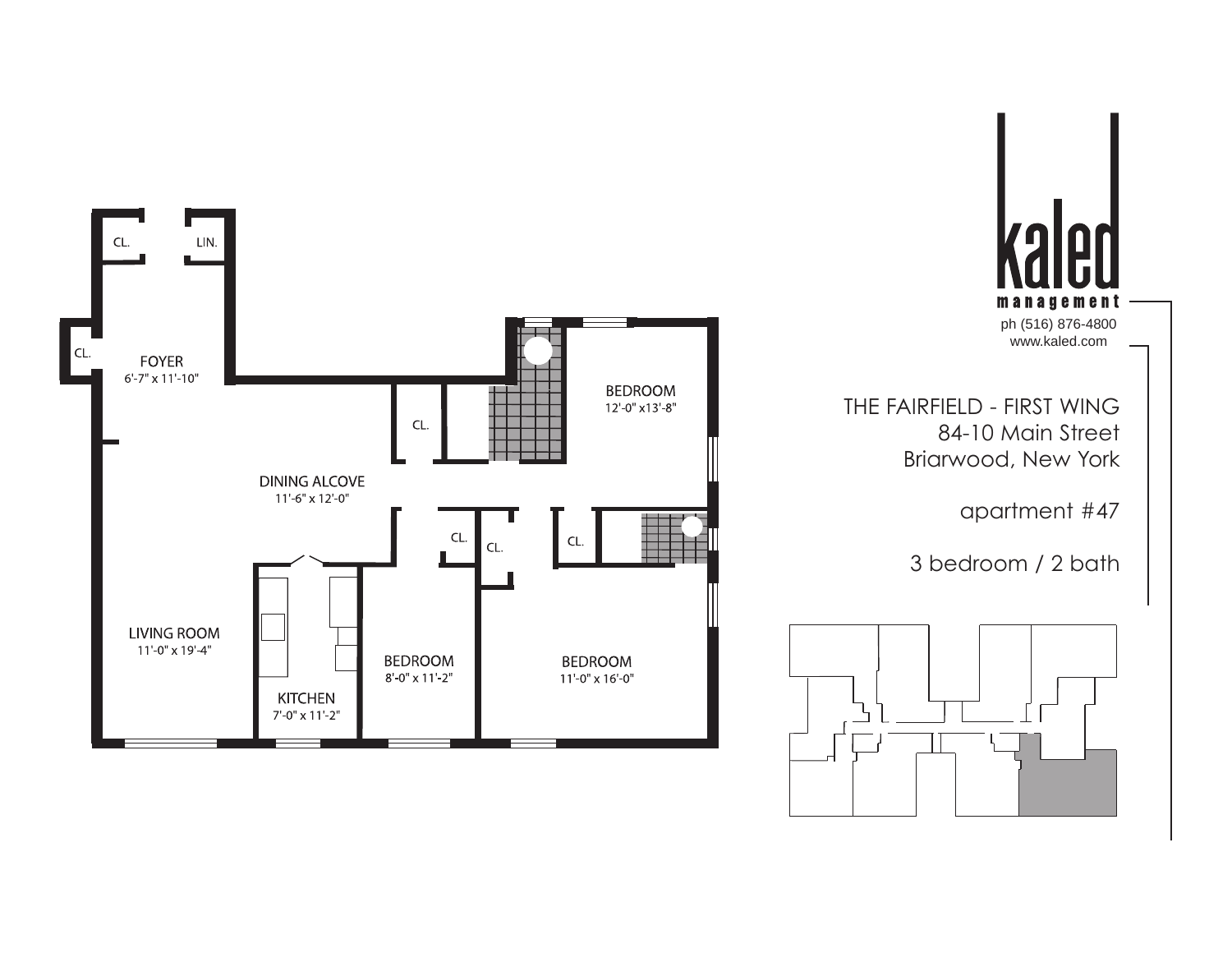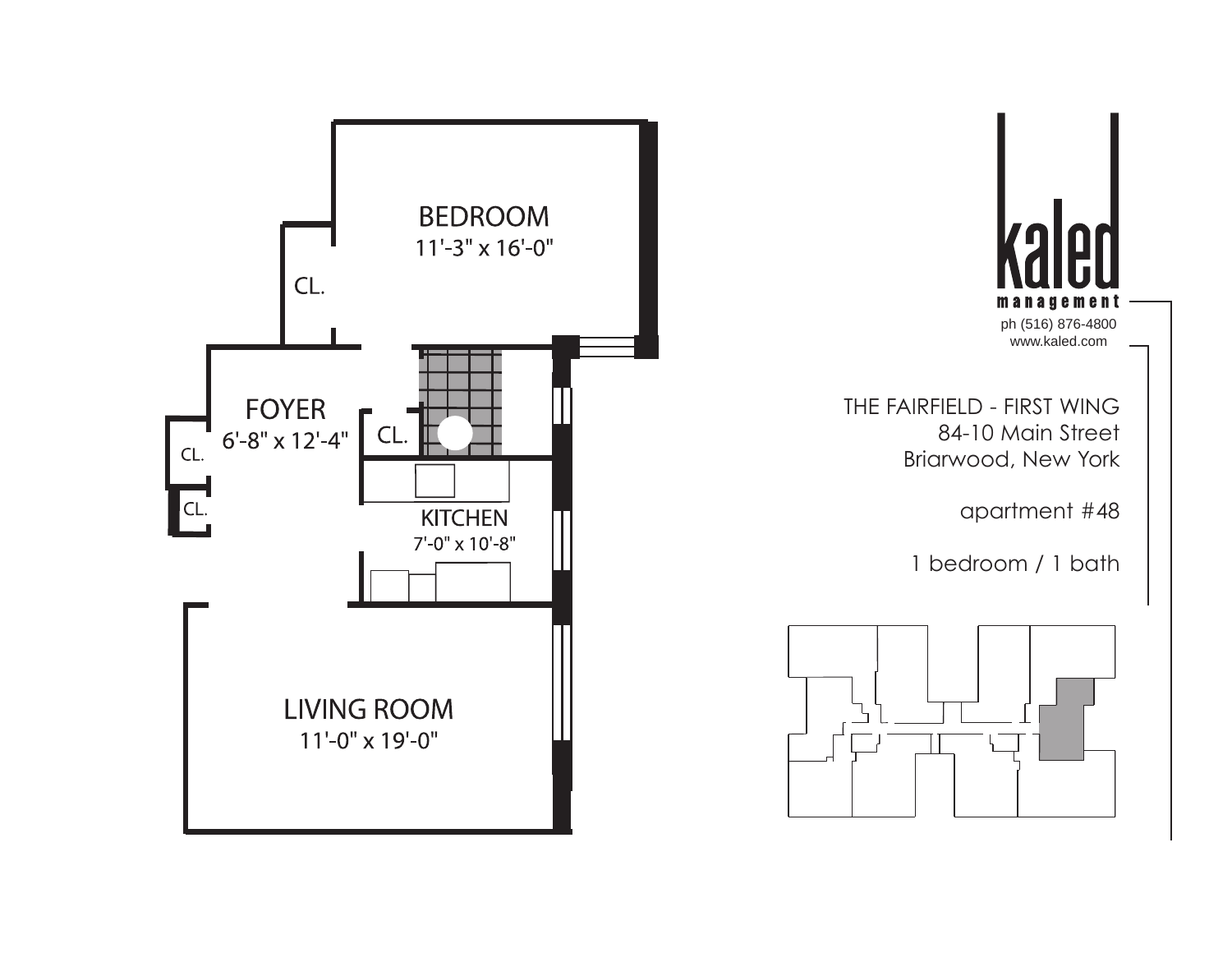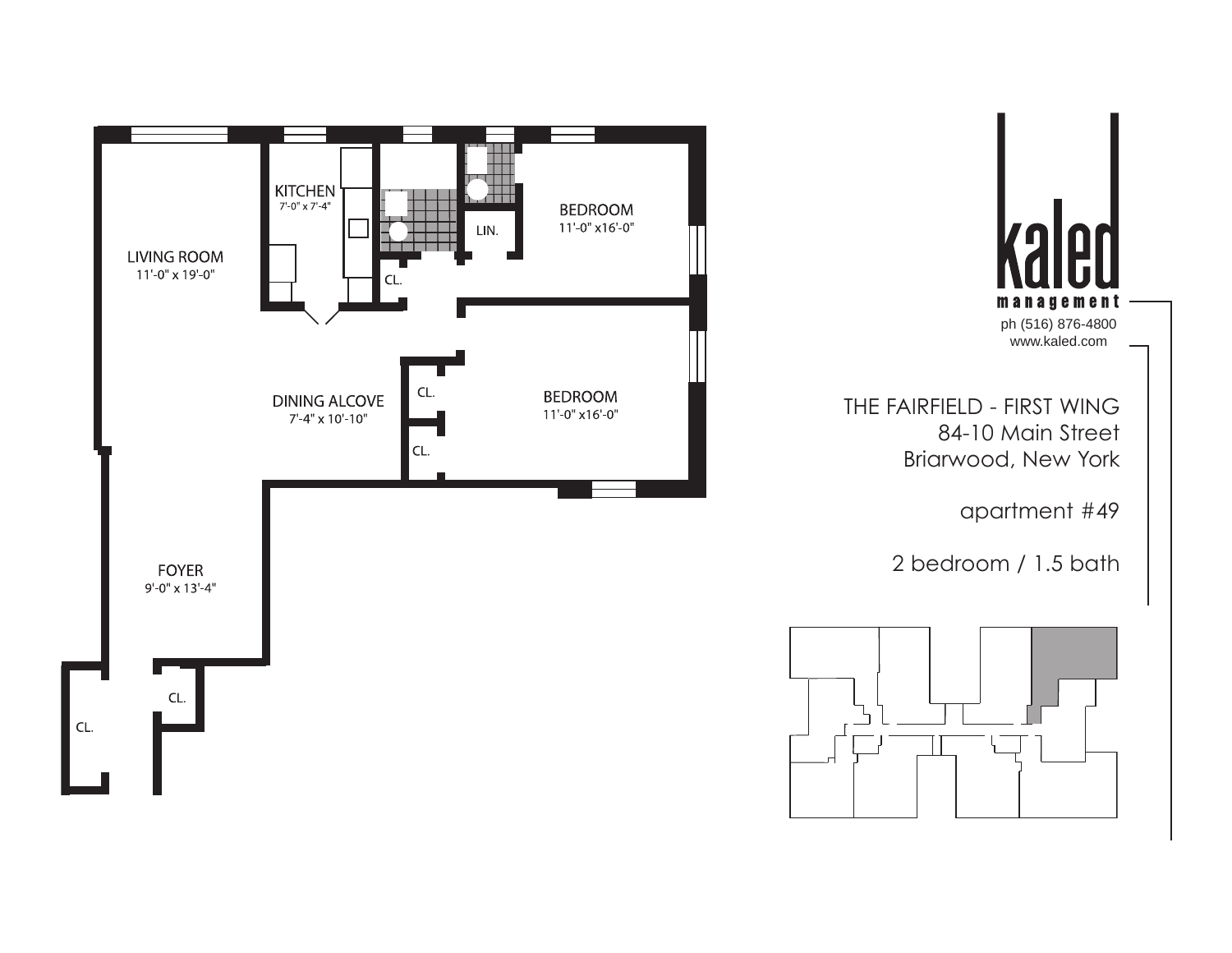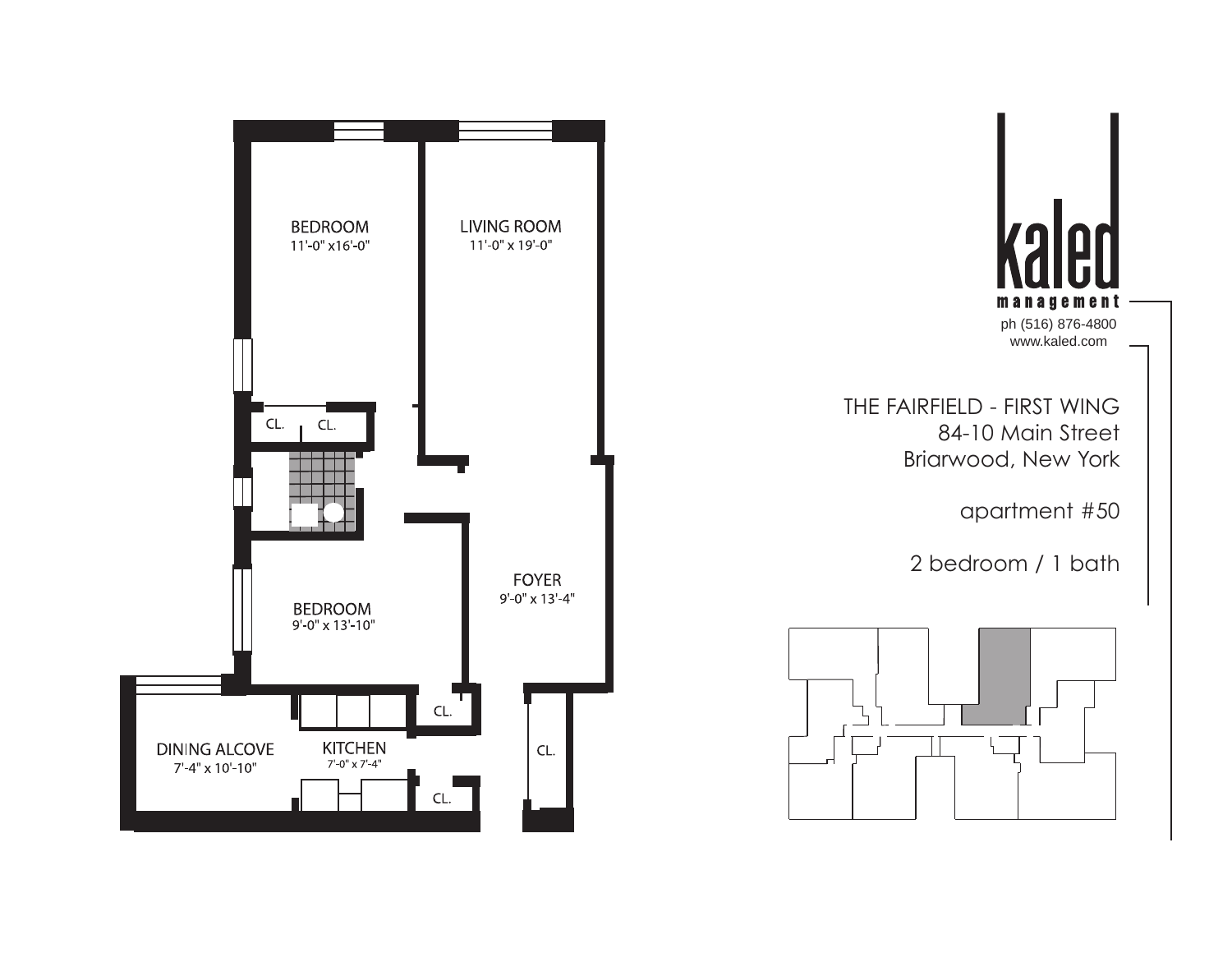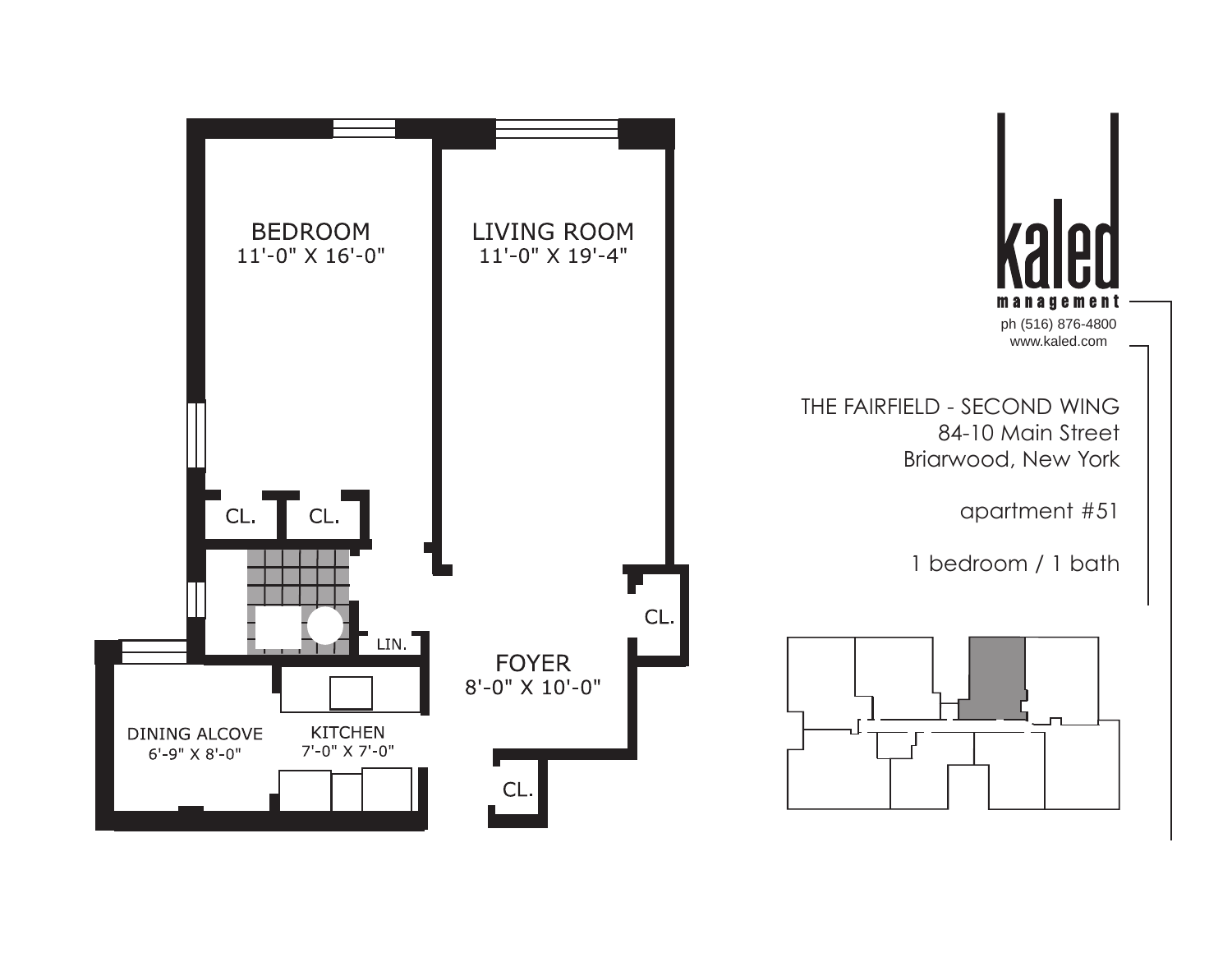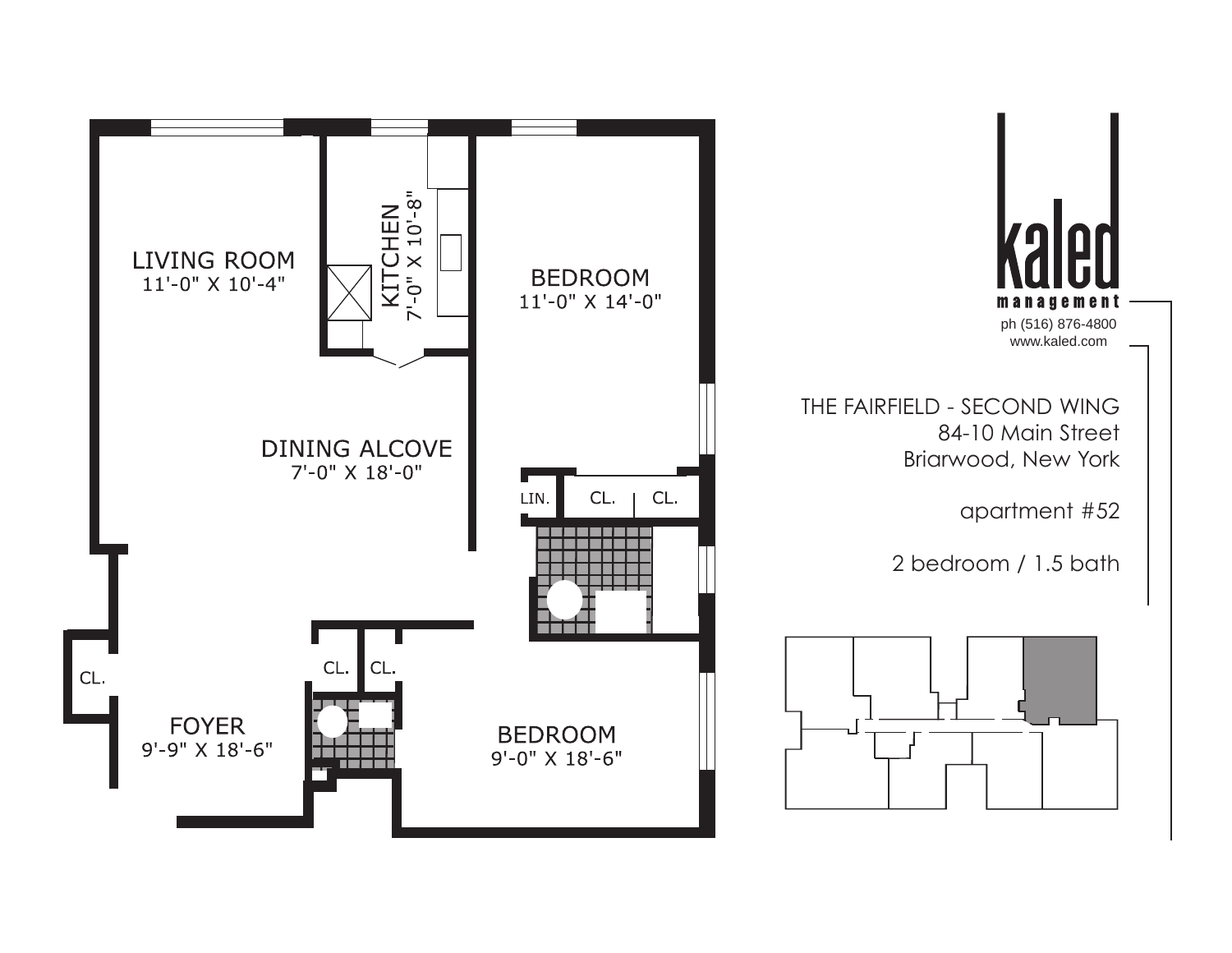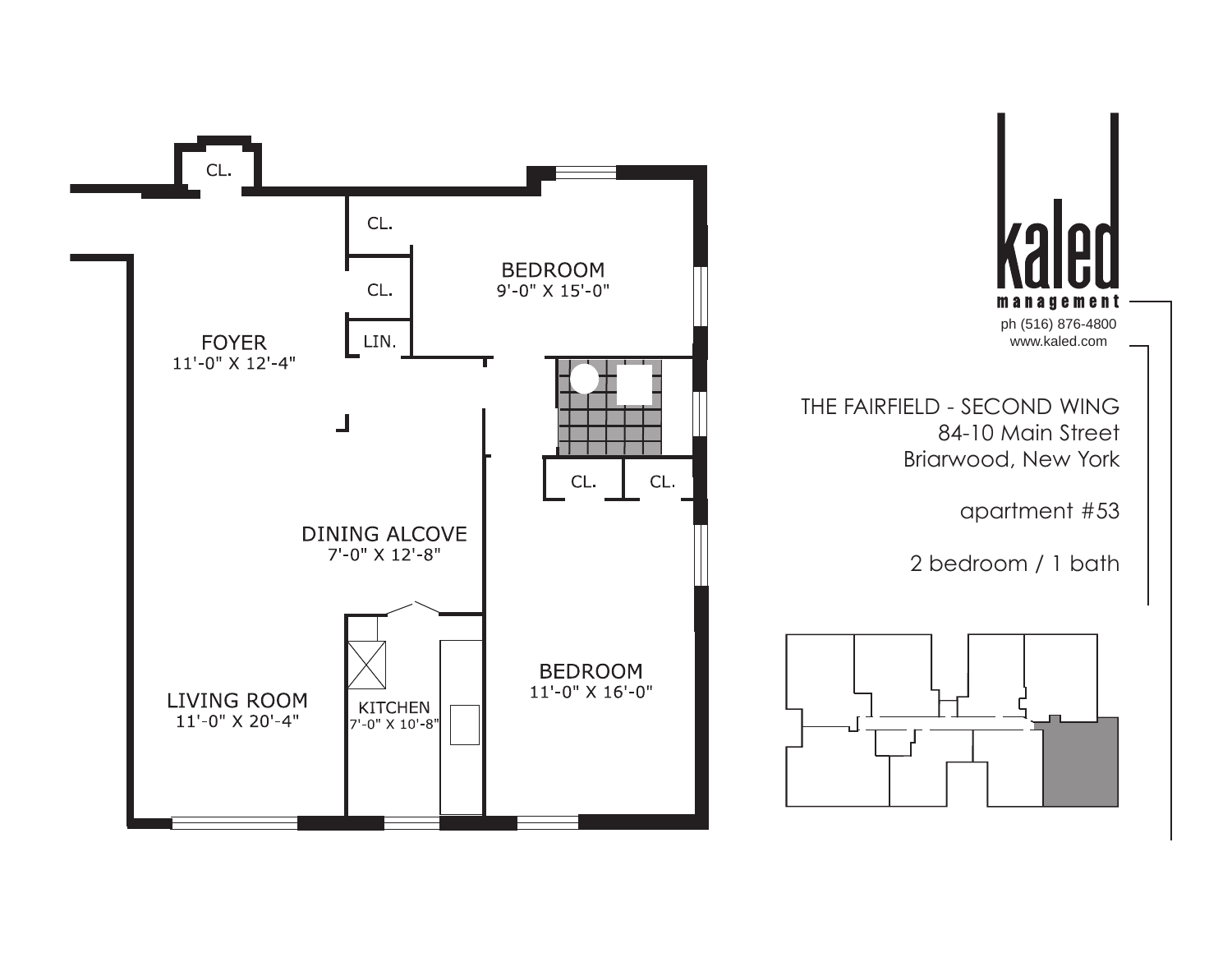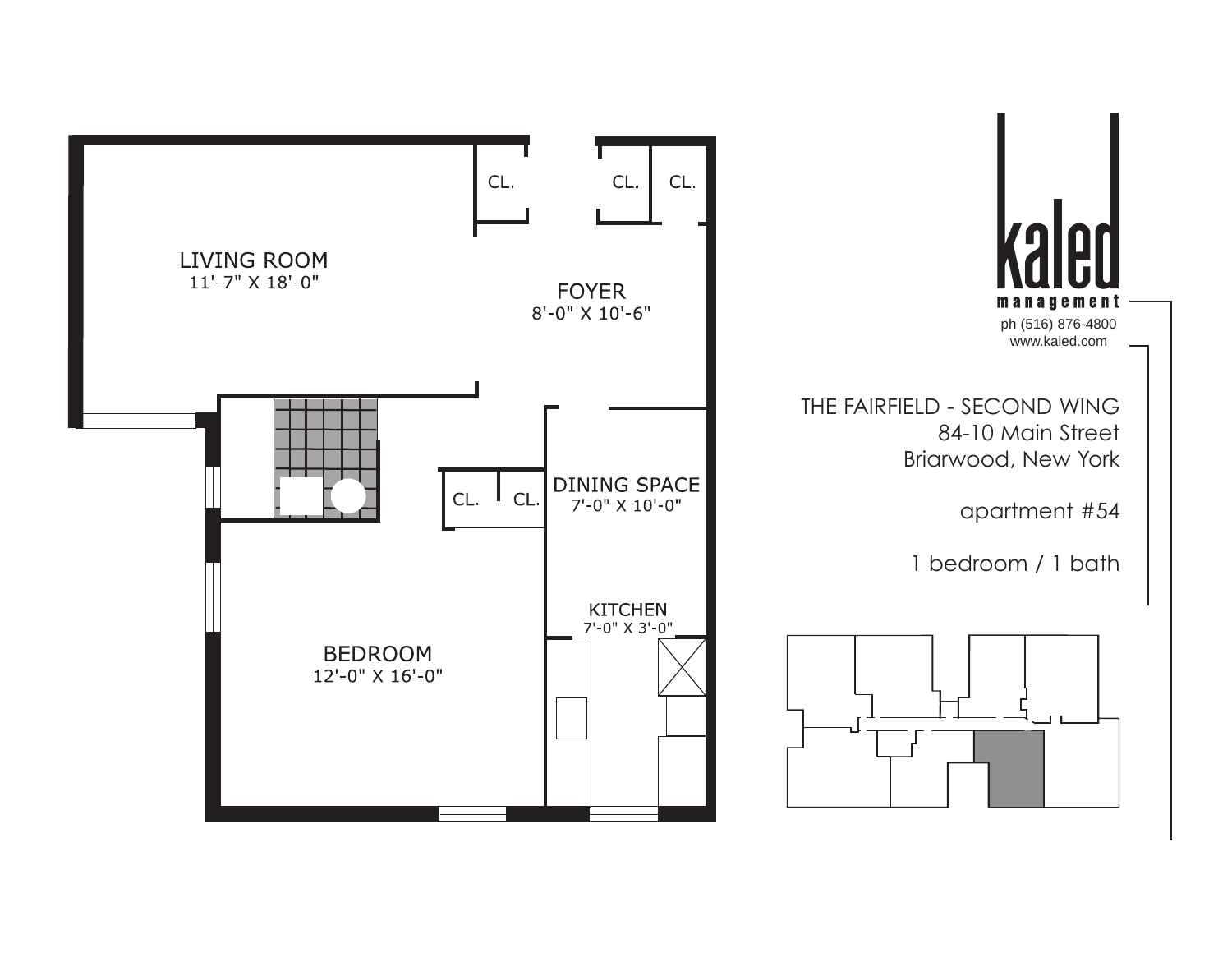![](_page_14_Figure_0.jpeg)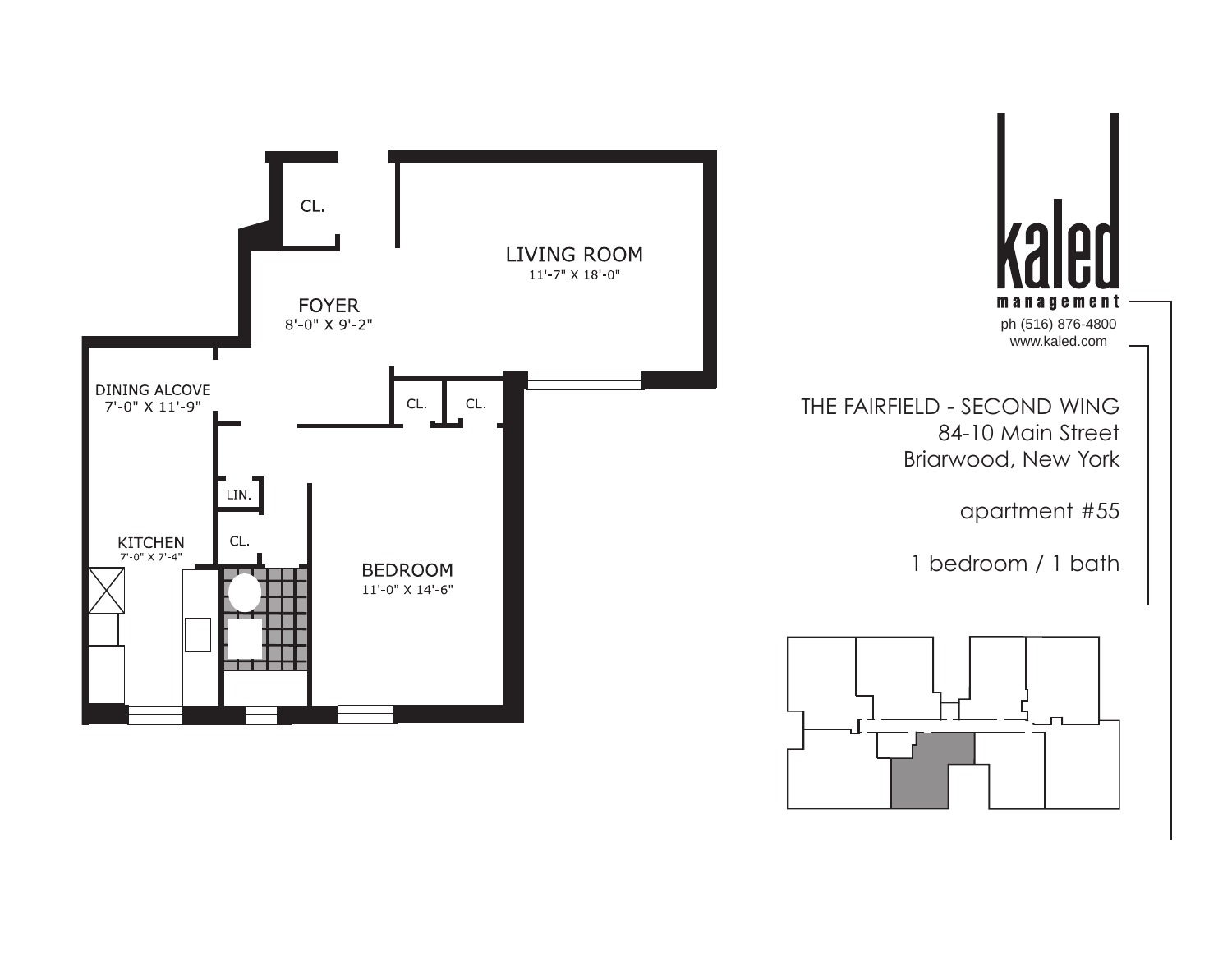![](_page_15_Figure_0.jpeg)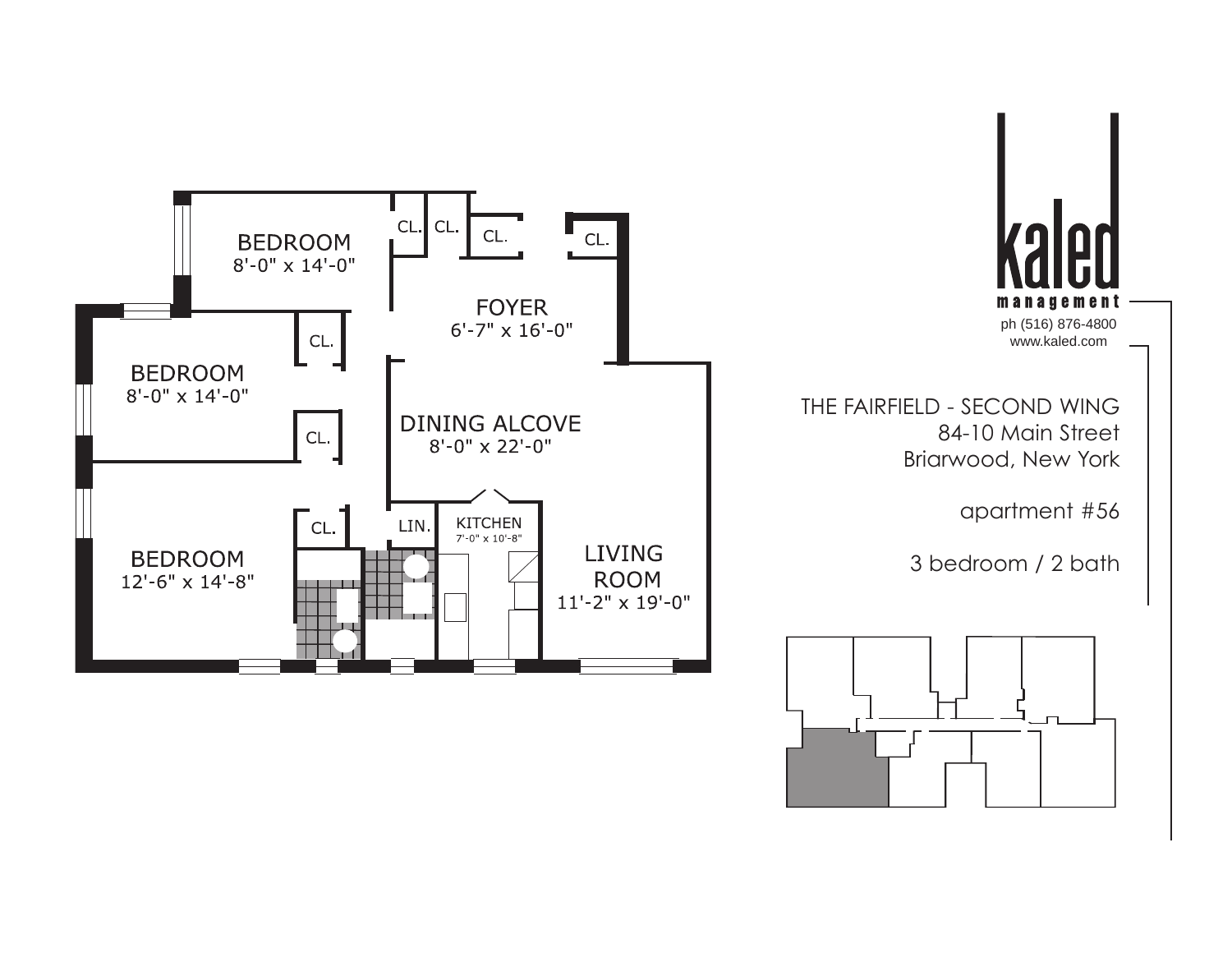![](_page_16_Figure_0.jpeg)